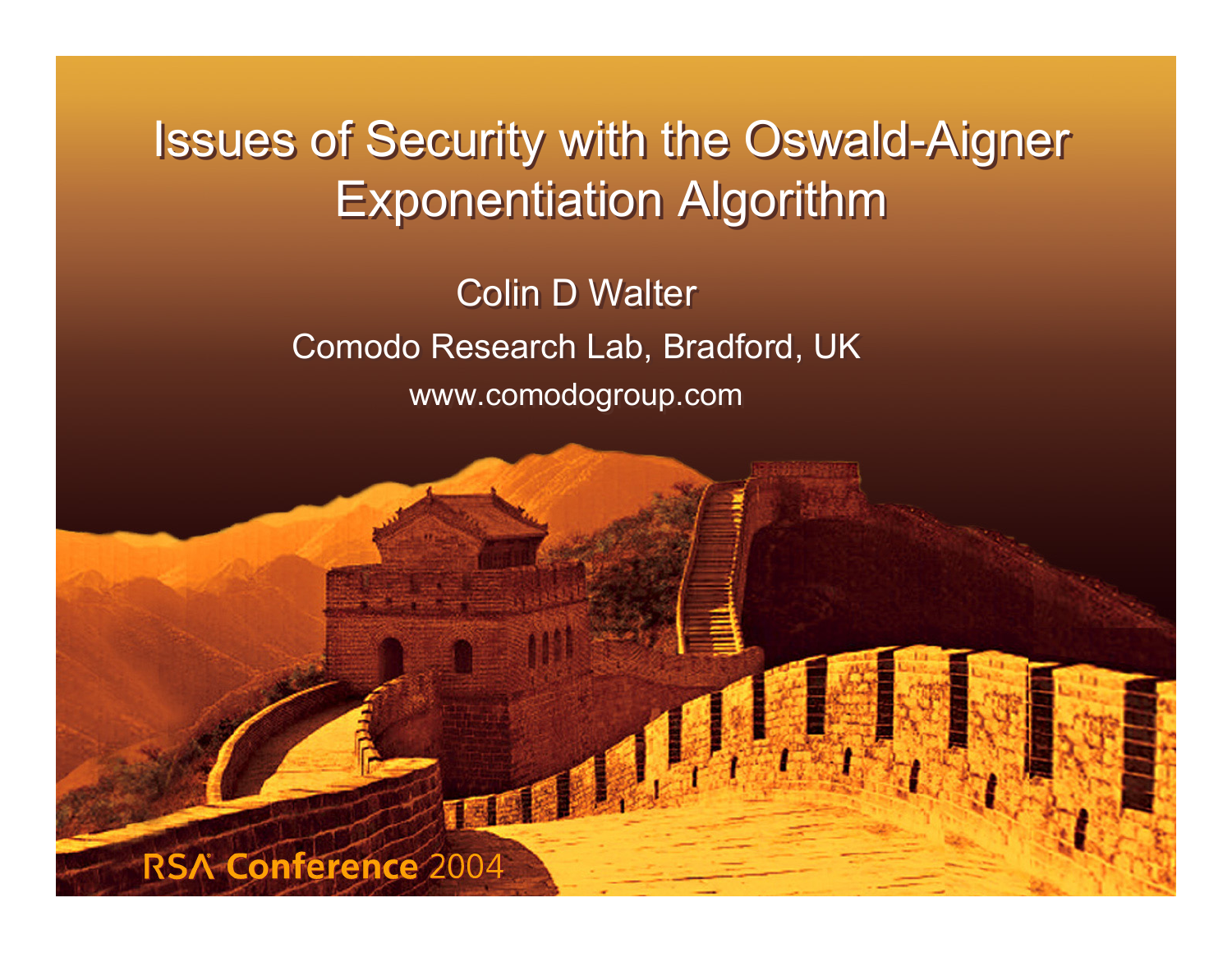



- **Side Channel Leakage**
- **# History**
- $\bullet$  The Oswald-Aigner Exponentiation Algorithm
- Recovering Secret Key Bits
- **Counter-measures**
- **← Conclusion**



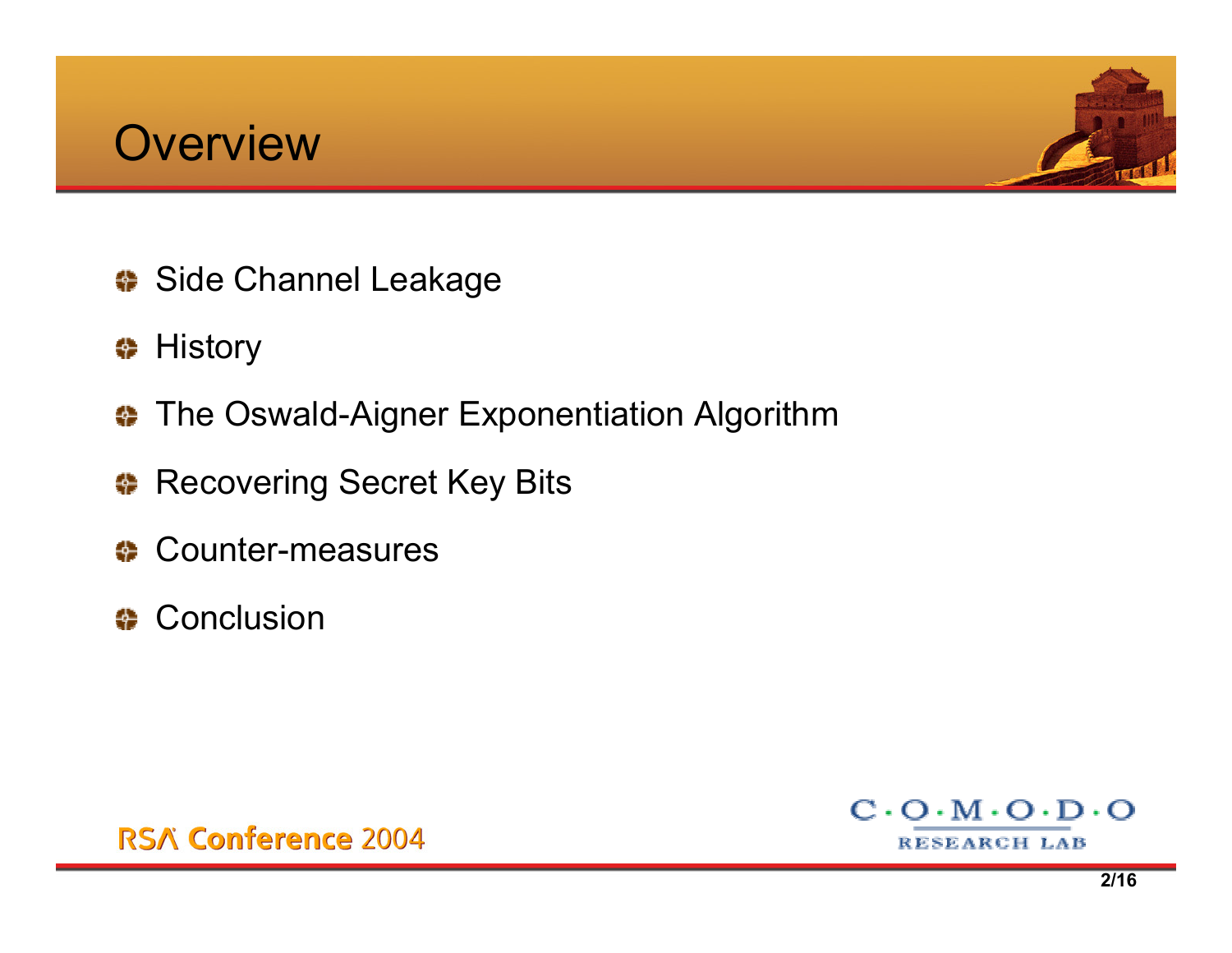

- **♦ Gates use of power is state and data dependent.**
- ♦ Wire transmission of power is data dependent.
	- $\rule{1em}{0.15mm}$  So current & EMR are data dependent.
	- For example, noticeable differences between loading data and commencing a long integer computation.
- Conditional Statements are data driven.
	- $\hspace{0.1em}$  So execution time may be data dependent
	- $\longrightarrow$  For example, a conditional modular subtraction may have only one arm. So the value of the condition may be deducible.
- ♦ Conclusion: secret key information may leak.

**RSA Conference 2004** 

 $C \cdot O \cdot M \cdot O$ 

RESEARCH LAB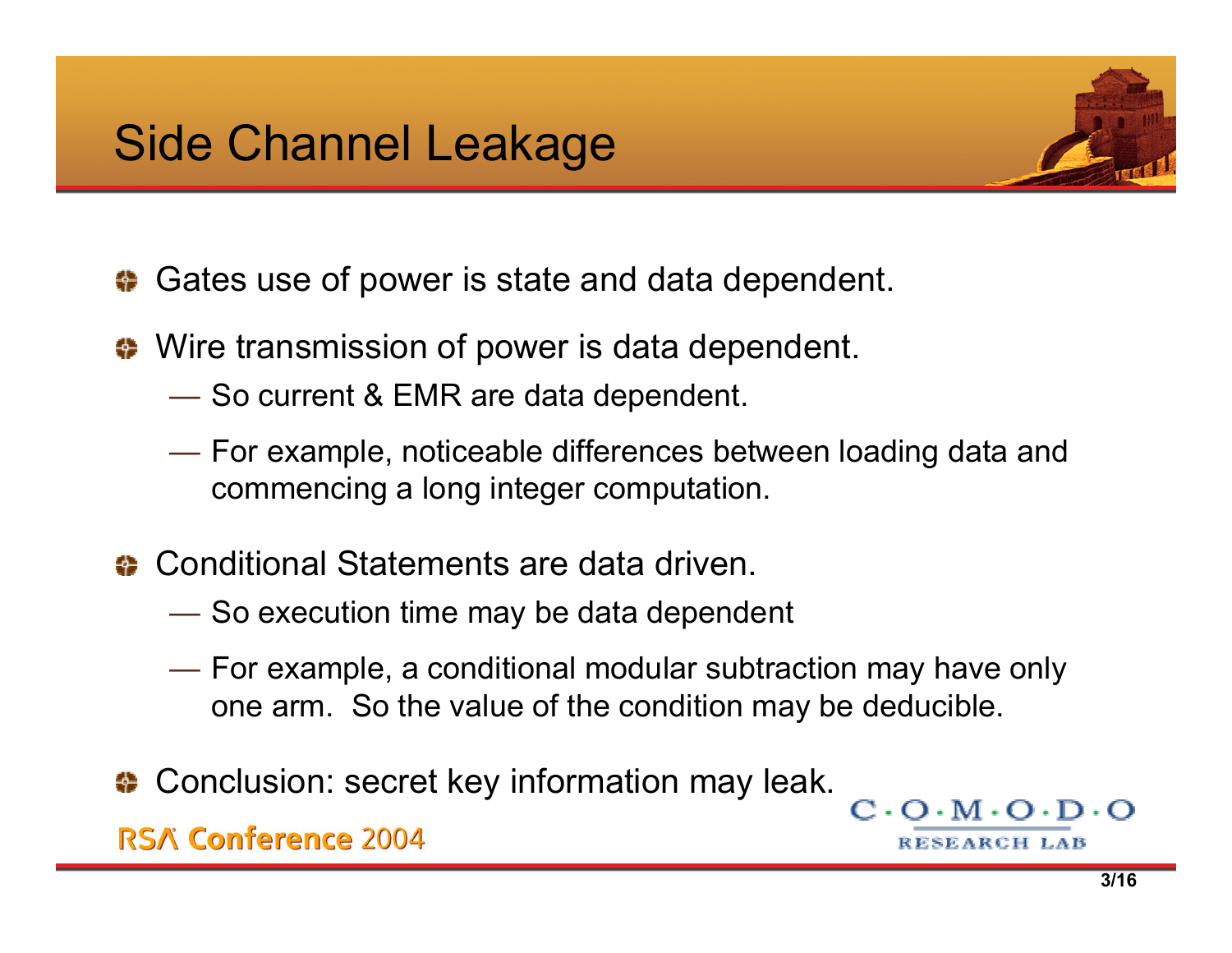

- NSA *no such activity?* Tempest shielding.
- **← Kocher** *et al* **(1996-7): Timing & Power side channel papers.**
- ◆ Walter & Thompson (2001): Theory for practical attack on RSA.
- ♦ Oswald, Aigner, Smart, Liardet (2001): Randomised Algorithms.
- Walter (2002): Liardet-Smart use unblinded keys only once.
- Okeya & Sakurai (2002): Oswald-Aigner, special case.
- ← Here (2004): Oswald-Aigner, extended general case.

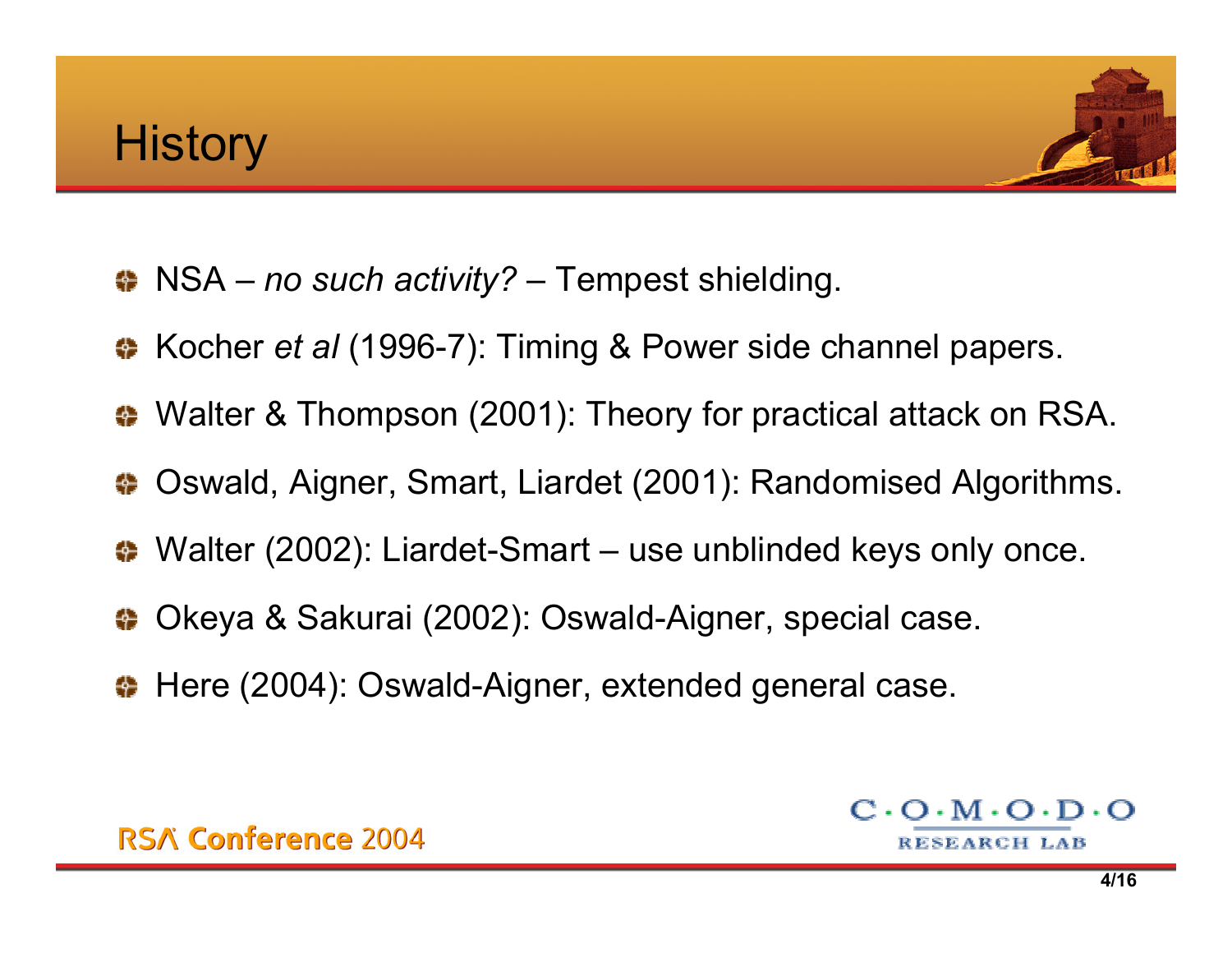## The Oswald-Aigner Algorithm



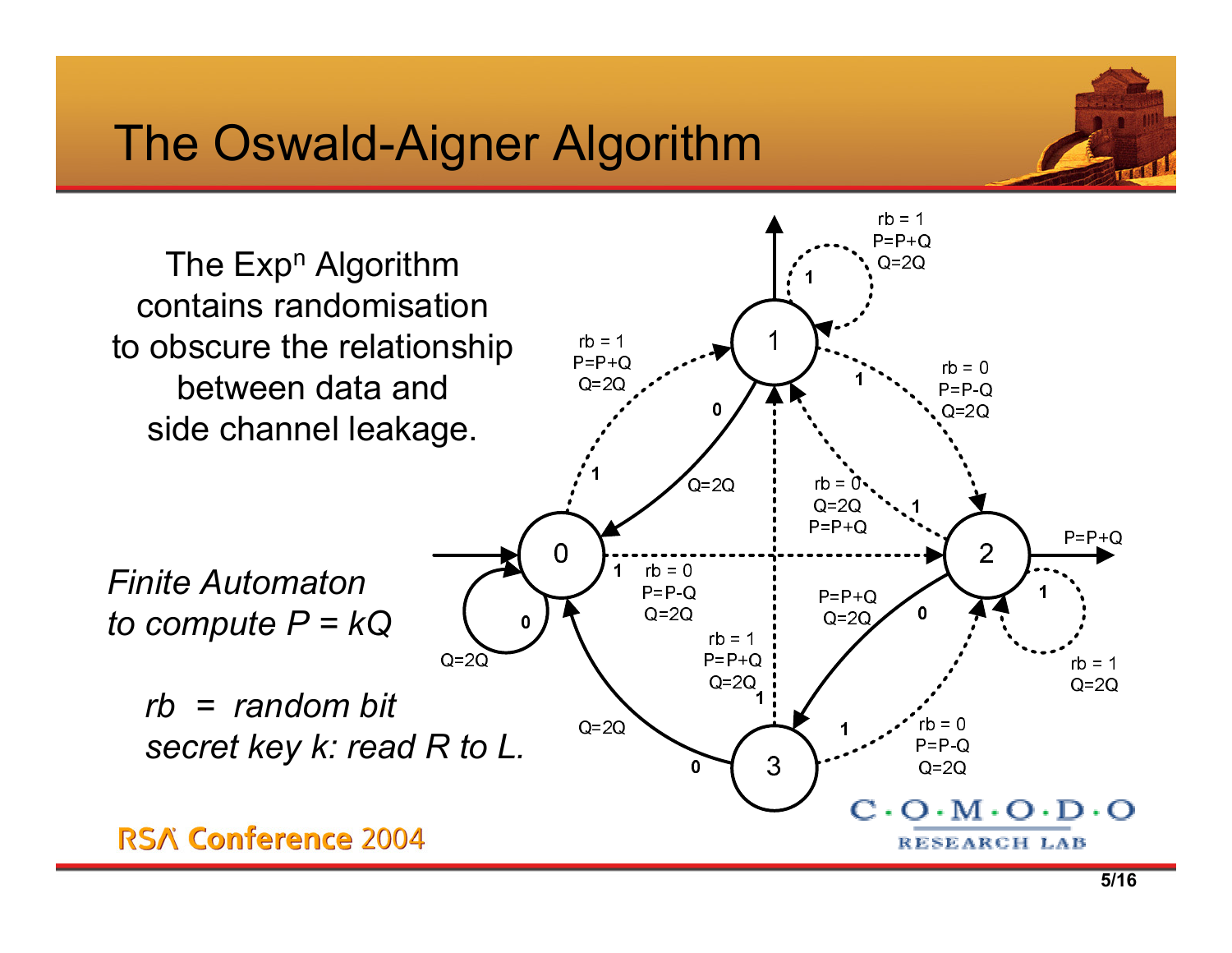

## *Suppose:*

- 1. Doubles & Adds can be distinguished using power/EMR/time.
- 2. Adds & Subtracts are indistinguishable.
- 3. The secret *k* is re-used many times ( <sup>≥</sup>10, say) without blinding.
- 4. The random bits *rb* are chosen independently with fixed probability which depends on the current state of the automaton.
- *5. k* has uniformly distributed, independently chosen bits, ...

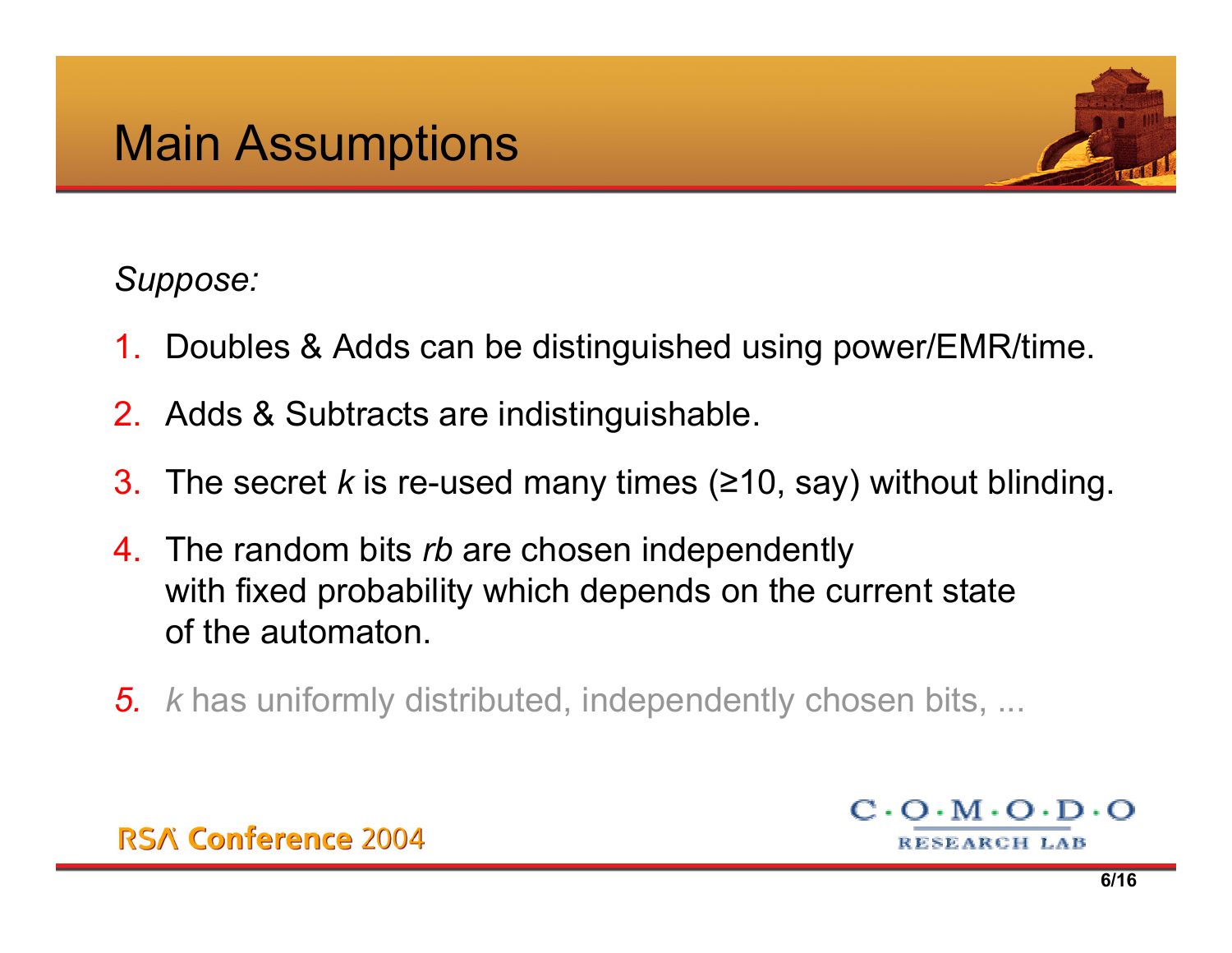## Recovering Secret Key Bits (1)



- Each point multiplication generates a word over **{** *D***,***A* **}** where the number of *D*s is the number of bits in *k*.
	- –e.g. **11001** yields **AD D D AD AD** under r-to-I binary expʰ algʷ

Here other choic es are also possible.

- The *i*th ""*D*" is generated by the *i*<sup>th</sup> bit of *k*, so we can align traces.
- Patterns **AD**, **D** and **DA** are possible for a bit.
- Between two *D*s: **DD**, **DAD** and **DAAD** are possible.
- The relative frequencies determine the bit of *k*.

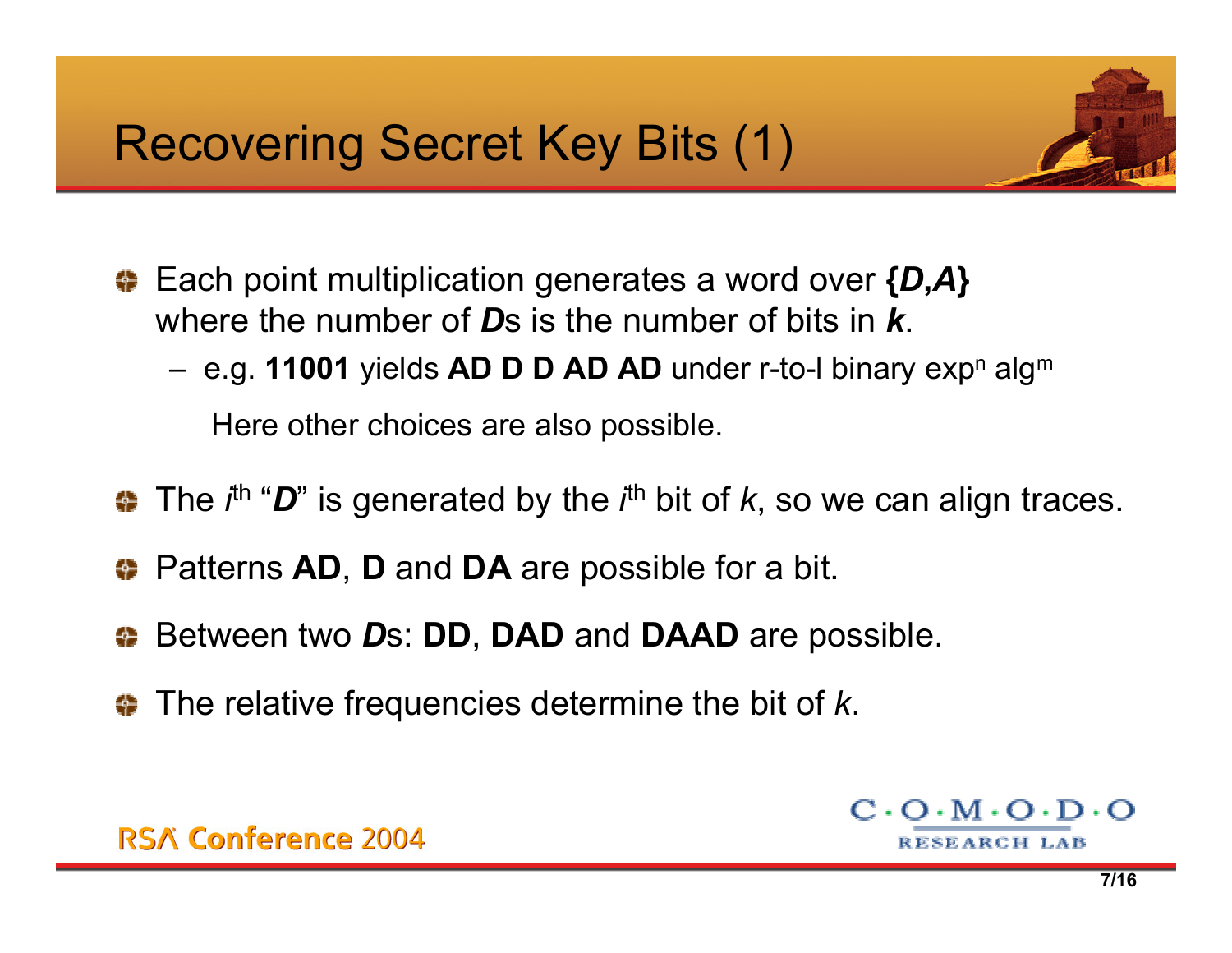

*Example Strings* 

*D*s aligned:



 $\leftarrow$ bit order reversed

← binary exp c a s e

**RSA Conference 2004** 

 $C \cdot O \cdot M \cdot O \cdot D \cdot O$ **RESEARCH LAB**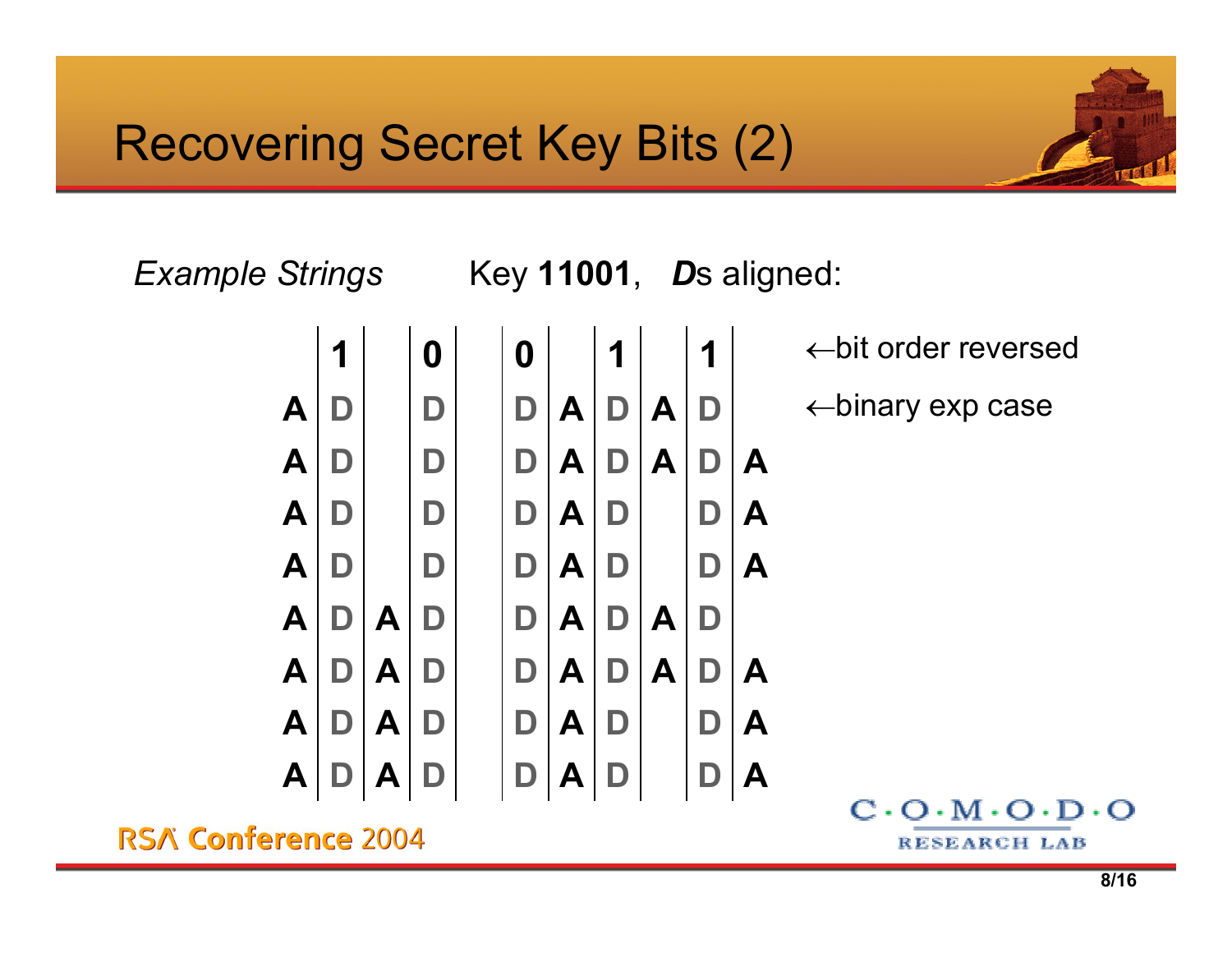

- 1. For each bit pattern, compute frequency of each {A,D} pattern.
- 2. Deduce the possible bit patterns, ranked by likelihood.
- 3. Remove inconsistencies where associated bit strings overlap.

Observation: it is easier to recognise bits from longer patterns.4

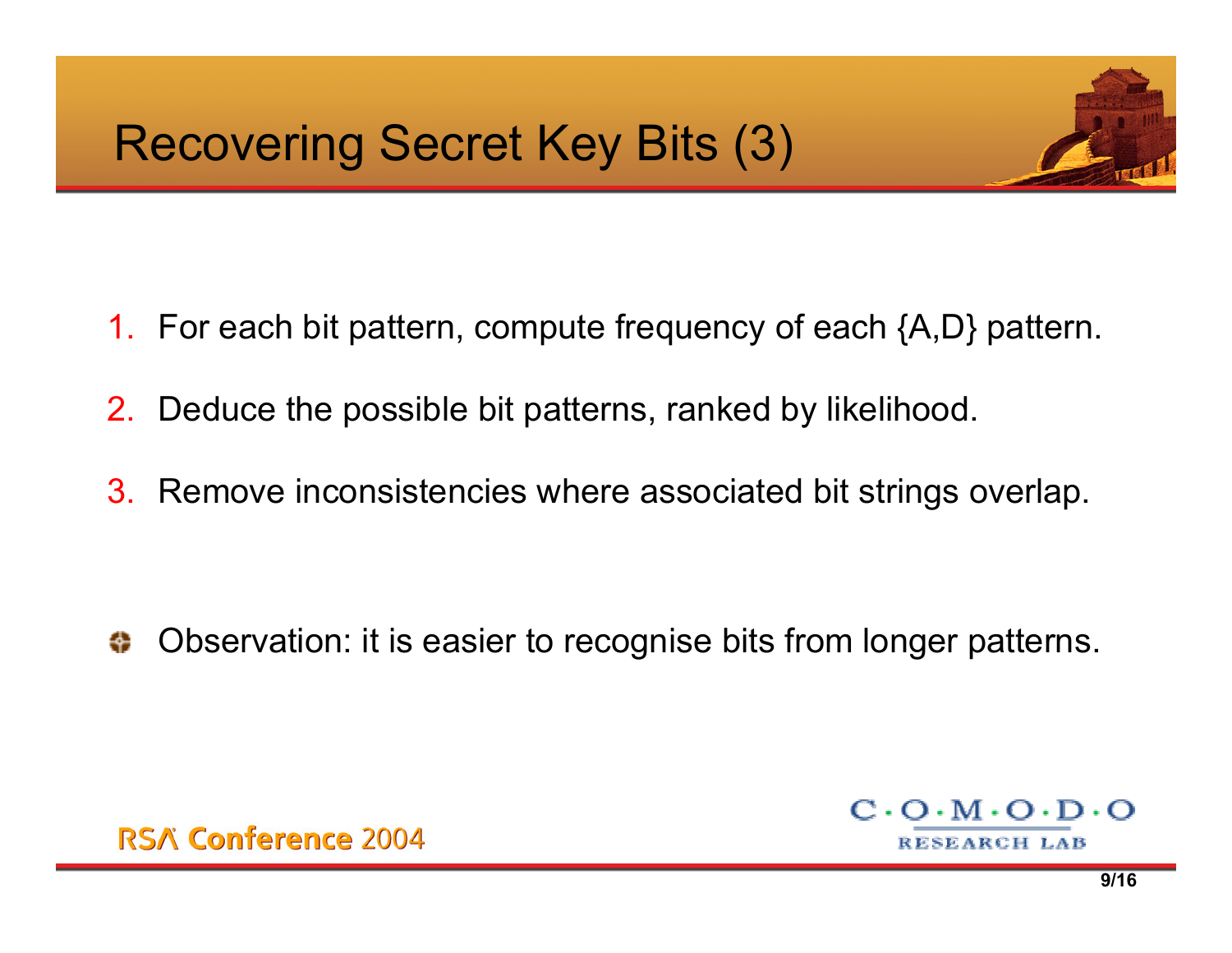

If *p* (*rb*=1) = ½ in each state, then the prob of each state is:

| $0: \frac{3}{8}$ | $1: \frac{1}{4}$ |
|------------------|------------------|
| $2: \frac{1}{4}$ | $3: \frac{1}{8}$ |

So the prob of each *D*-to-*D* sub-string is:

| l DD   | 15/32 |
|--------|-------|
| I DAD  | 16/32 |
| I DAAD | 1/32  |

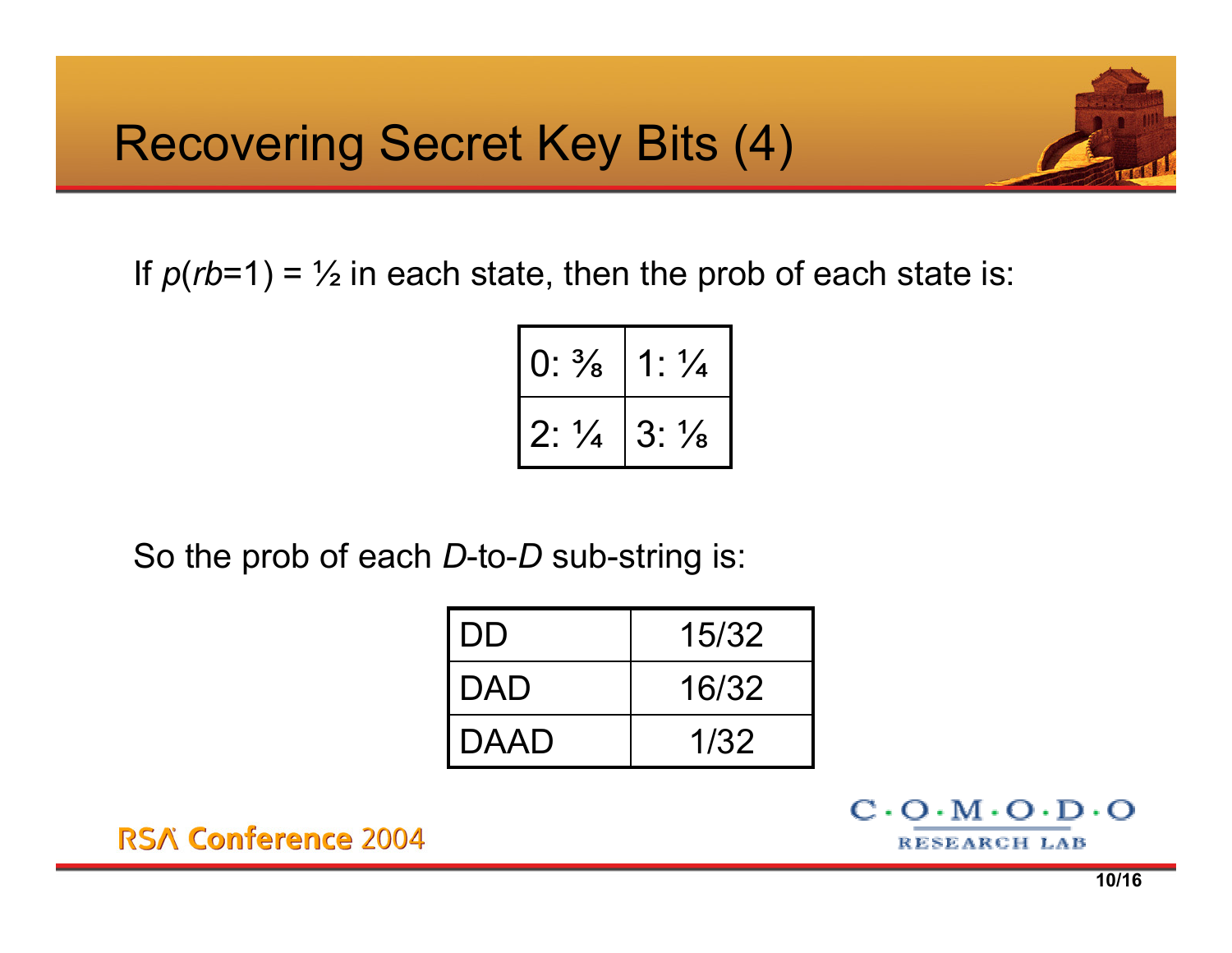*Example*. 2 bits is enough with ~10 traces. For bit pair  $k_{i+1}k_i$ :

DAAD in some trace means it *is* 11, DAD or DAAD in some trace means it is *not* 00, no DAD or DAAD means 00 (*probably*), no DD or DAAD means 10 (*probably*), both DD and DAD means it *is <sup>x</sup>*1, both DD and DAD but no DAAD means 01 (*probably*).

*Apply this* to example on slide *8*.

*(Above bit order as in key, but reversed in trace table.)*

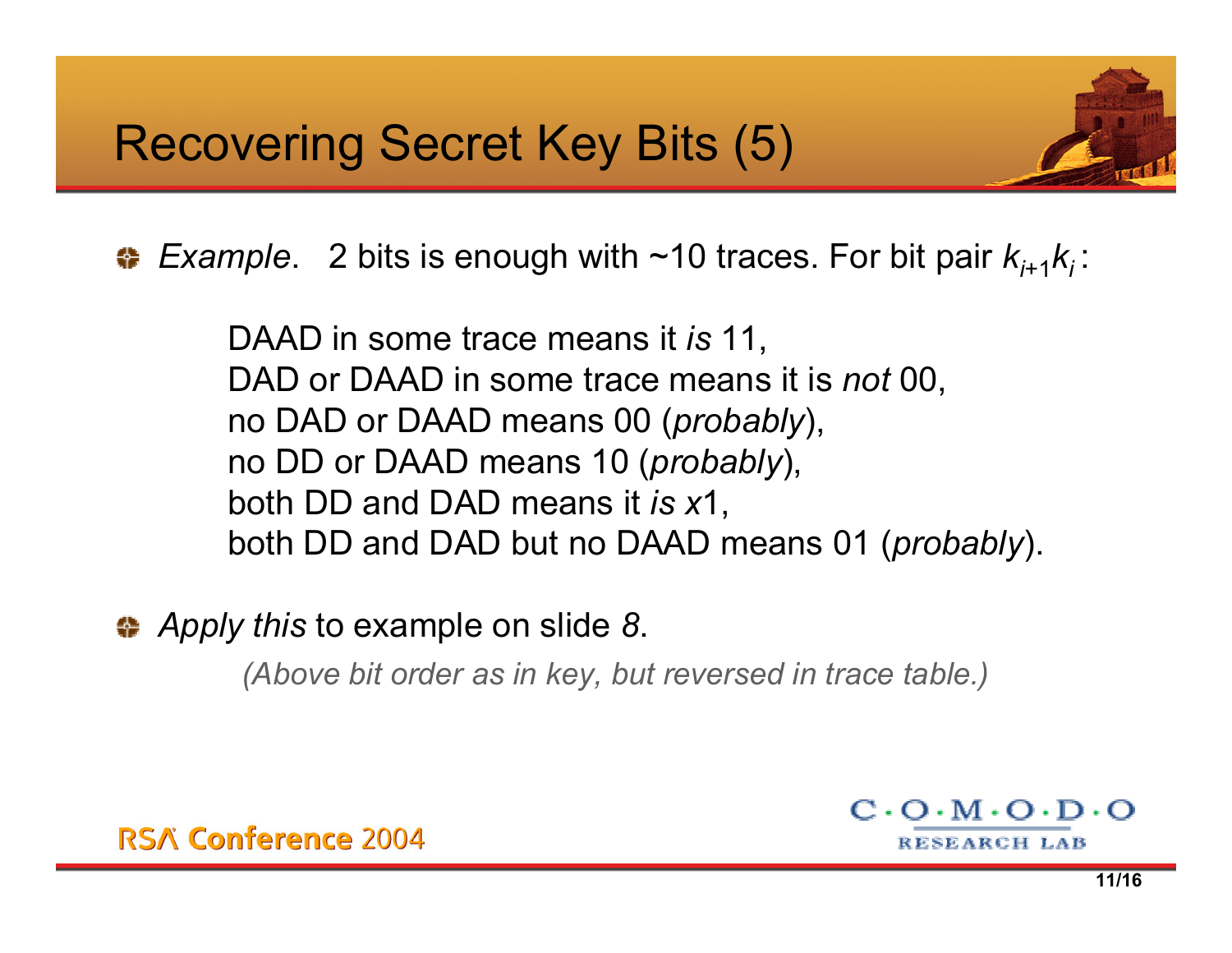

- ♦ Using 10 traces to deduce the most likely bit pair and assuming *p* (*rb*) = ½, *only 1 in 166 bits is incorrect.*
- It is *computationally feasible* to search for, and recover, *k* with standard ECC key length.
- Precisely, *k* is recovered from O(log log *k*) traces and O( (log *k* ) 2 ) decryptions
- Bits are recovered from *local* data, not sequentially L-to-R or R-to-L, so less re-computation when errors are made.
- Clearly, therefore, this algorithm should *not* be used where the initial assumptions hold.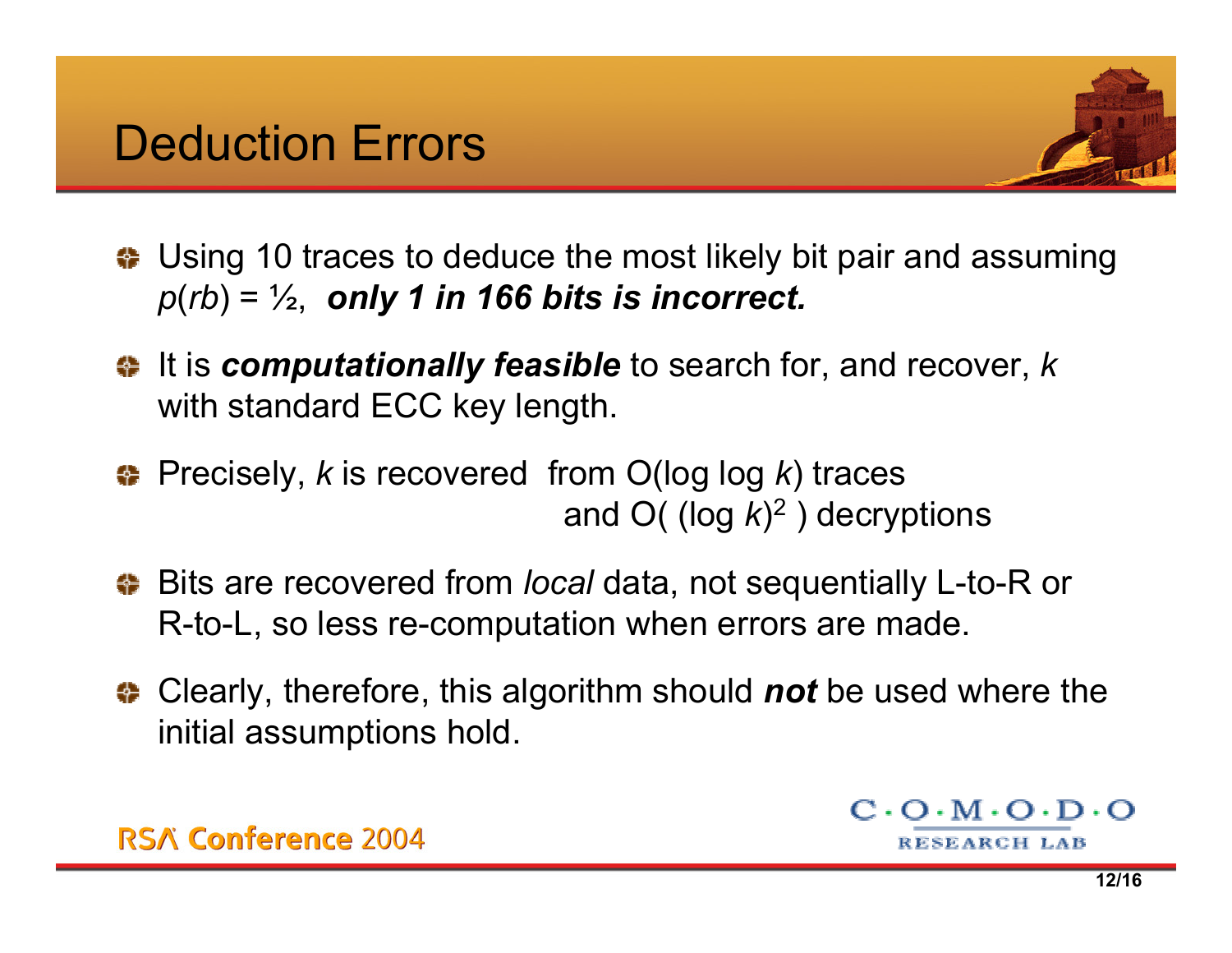

- Can the parameters be changed to improve security? ⇔
- *No!* Whatever the chosen probability of *rb* = 1 in a given state, similar deductions can be made.

*Solutions:*

- 1. Add fresh, random blinding for each use of *k*.
- 2. "Add and *always* double", so every DD, DAD and DAAD is disguised as *DAAD* (very expensive).
- 3. "Balanced" code which is the same for A and D.

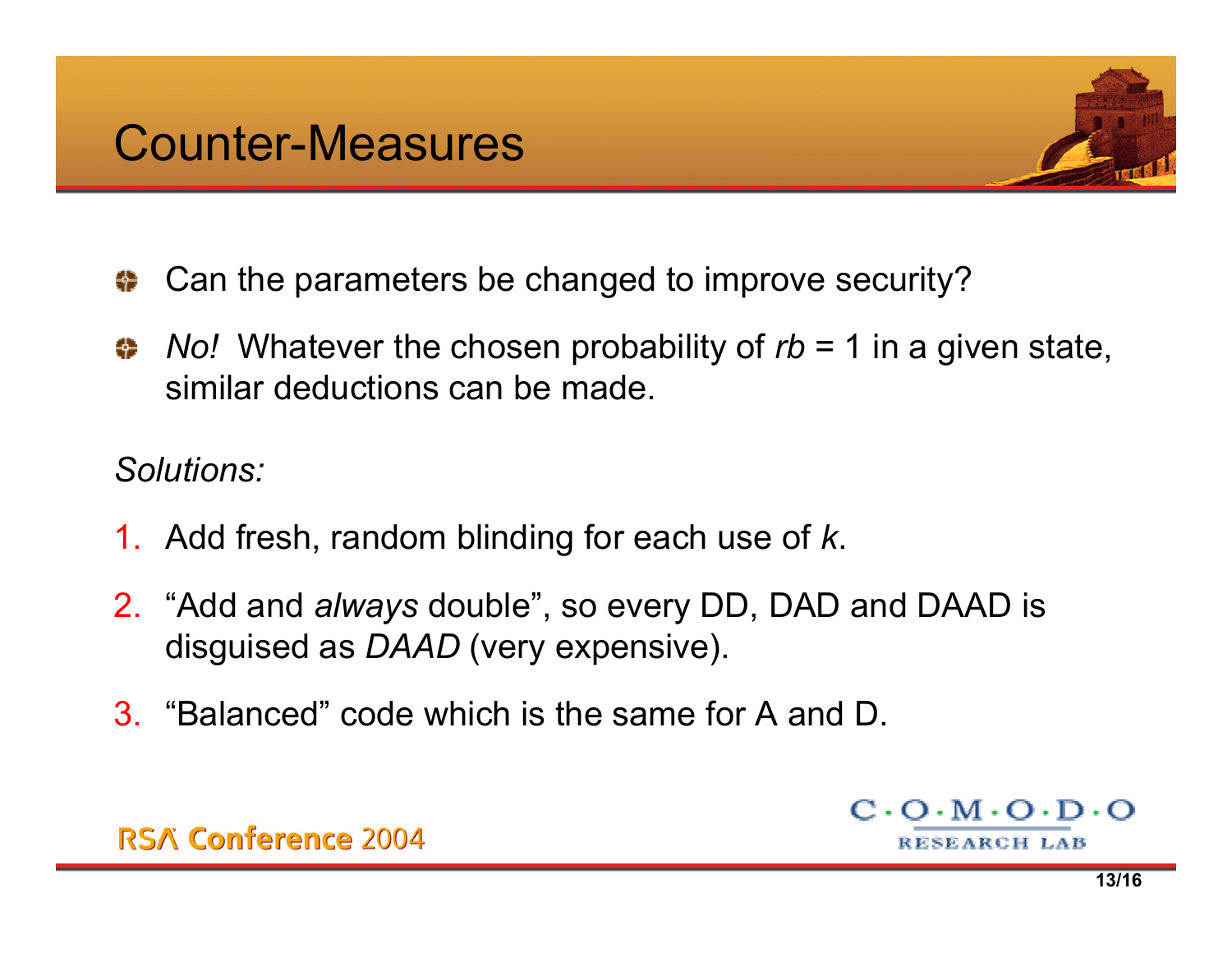



- **♦ Longer {A,D}-patterns are more exclusive: the under-lying** {0,1}-pattern may have uniquely determined substrings.
- $\bullet$  **Fewer traces but more computation are required with this** approach.
- Experimentally, O(4√*k*) keys match a pattern given by *k*.
- **↓** In fact, about 20 patterns for a 16-bit section of a key, and hence 20 $^{16}$  ≈ 2 $^{69}$  decryption checks for a 256-bit key. This is just computationally feasible.
- **♦ So a single** use of the key with this algorithm may be unsafe (making key blinding insufficient as a counter-measure).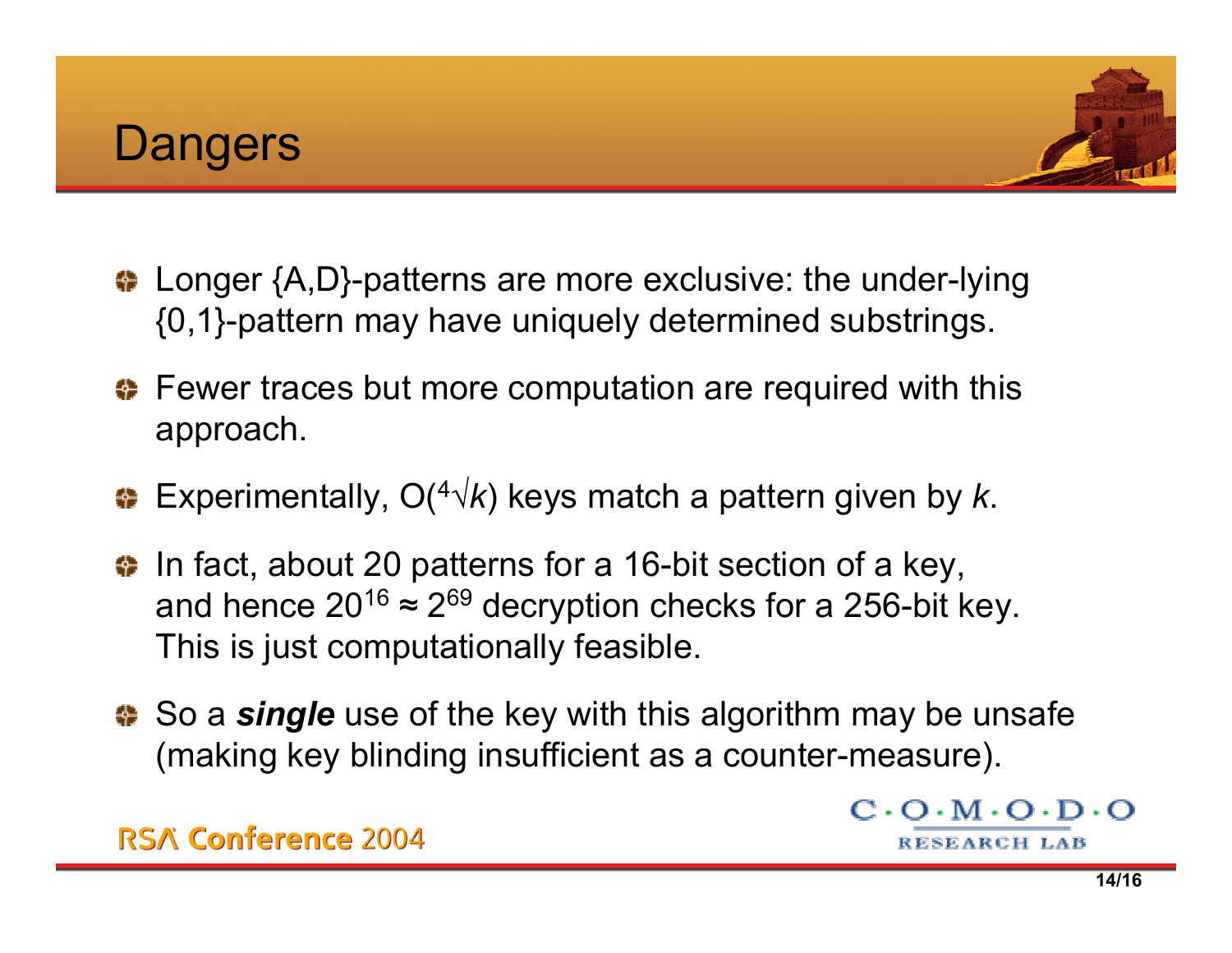Besides the previous counter-measures, there are more 49 secure randomised algorithms:

- 1. MIST: Walter (RSA 2001)
- 2. Overlapping Windows: Itoh *et al* (CHES 2002)



 $C \cdot O \cdot M \cdot O \cdot D \cdot O$ 

RESEARCH LAB